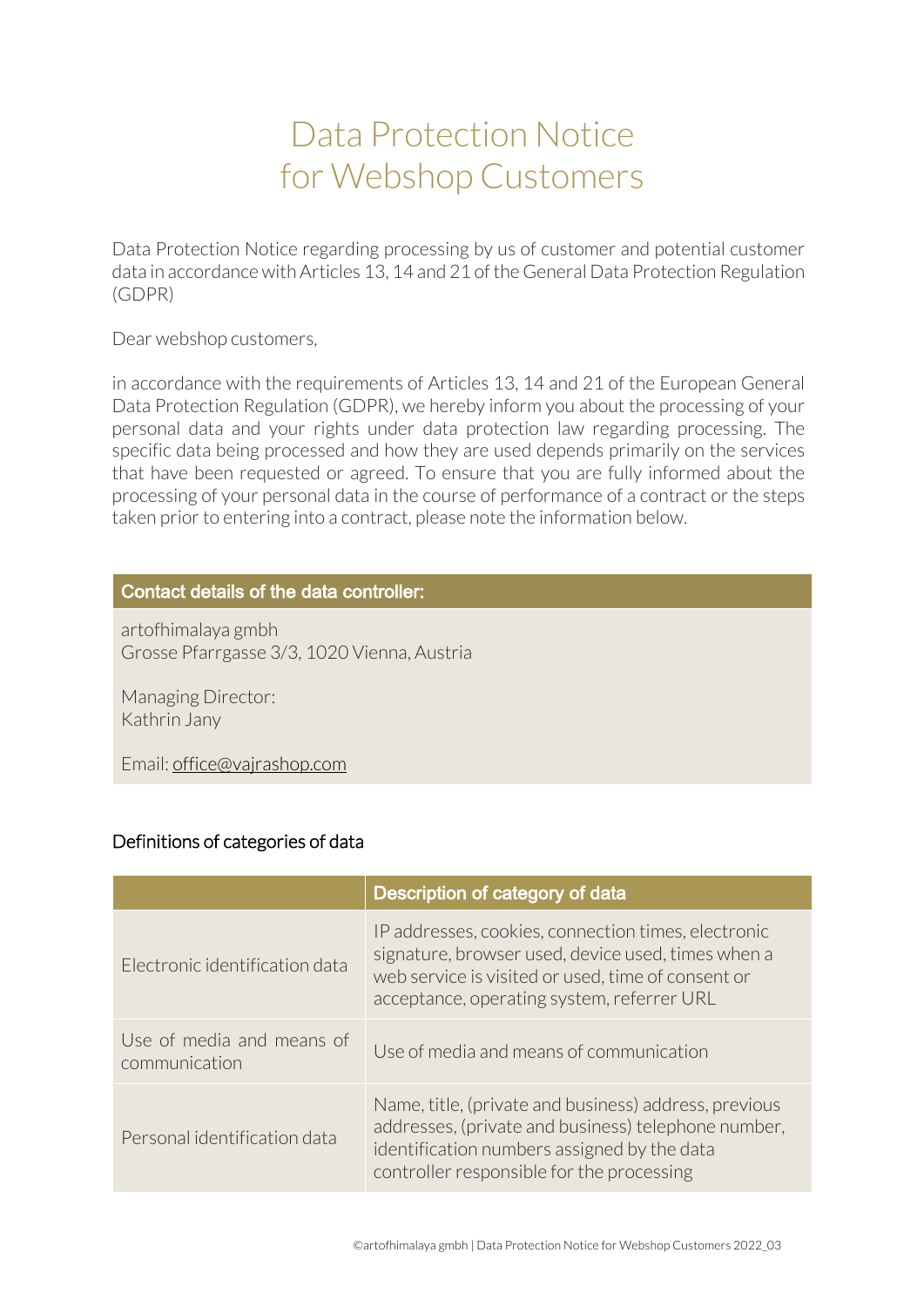| Clearing                      | Details of requested clearings, amounts paid and<br>other forms of clearing                                                                       |
|-------------------------------|---------------------------------------------------------------------------------------------------------------------------------------------------|
| Financial identification data | Bank identification and bank account number, credit<br>and debit card numbers, secret codes                                                       |
| Contracts and agreements      | Details of business contracts and business<br>agreements, agency agreements and legal<br>agreements, and details of representatives               |
| Work organization             | Current responsibilities, projects, calculated hourly<br>wage, working hours, and hours worked                                                    |
| Personal Details              | Age, gender, date of birth, place of birth, marital<br>status, and nationality                                                                    |
| Insurance data                | Type of insurance, details of risks covered, amounts<br>insured, period of coverage, due date, payments made                                      |
|                               | or received and payments not made, and status of the<br>contract                                                                                  |
| Payment data                  | Amount, date etc.                                                                                                                                 |
| <b>Financial transactions</b> | Amounts owed and paid by the data subject, credit<br>granted, guarantees, payment methods, overview of<br>payments, deposits and other guarantees |
| Customer management           | Complaints, cancellation, reminder data, and user<br>behavior                                                                                     |

## General information regarding the purpose and legal basis of processing

We process your personal data in accordance with the provisions of the European General Data Protection Regulation (GDPR) and the Austrian Federal Data Protection Act (DSG), where processing is necessary to establish, carry out or perform a contract or to take steps prior to entering into a contract. Where personal data is required to prepare for or perform a contractual relationship or to take steps prior to entering into a contract, the legal basis of processing is Article 6(1)(b) GDPR.

If you give us your express consent to process personal data for specific purposes (e.g. disclosure to third parties, evaluation for marketing purposes or advertising by email), the legal basis of such processing is your consent pursuant to Article 6(1)(a) GDPR. Consent that you have given may be withdrawn at any time with effect for the future.

If necessary and permitted by law, we process your data beyond the contractual purposes themselves in order to comply with legal obligations, pursuant to Article 6(1)(c) GDPR. In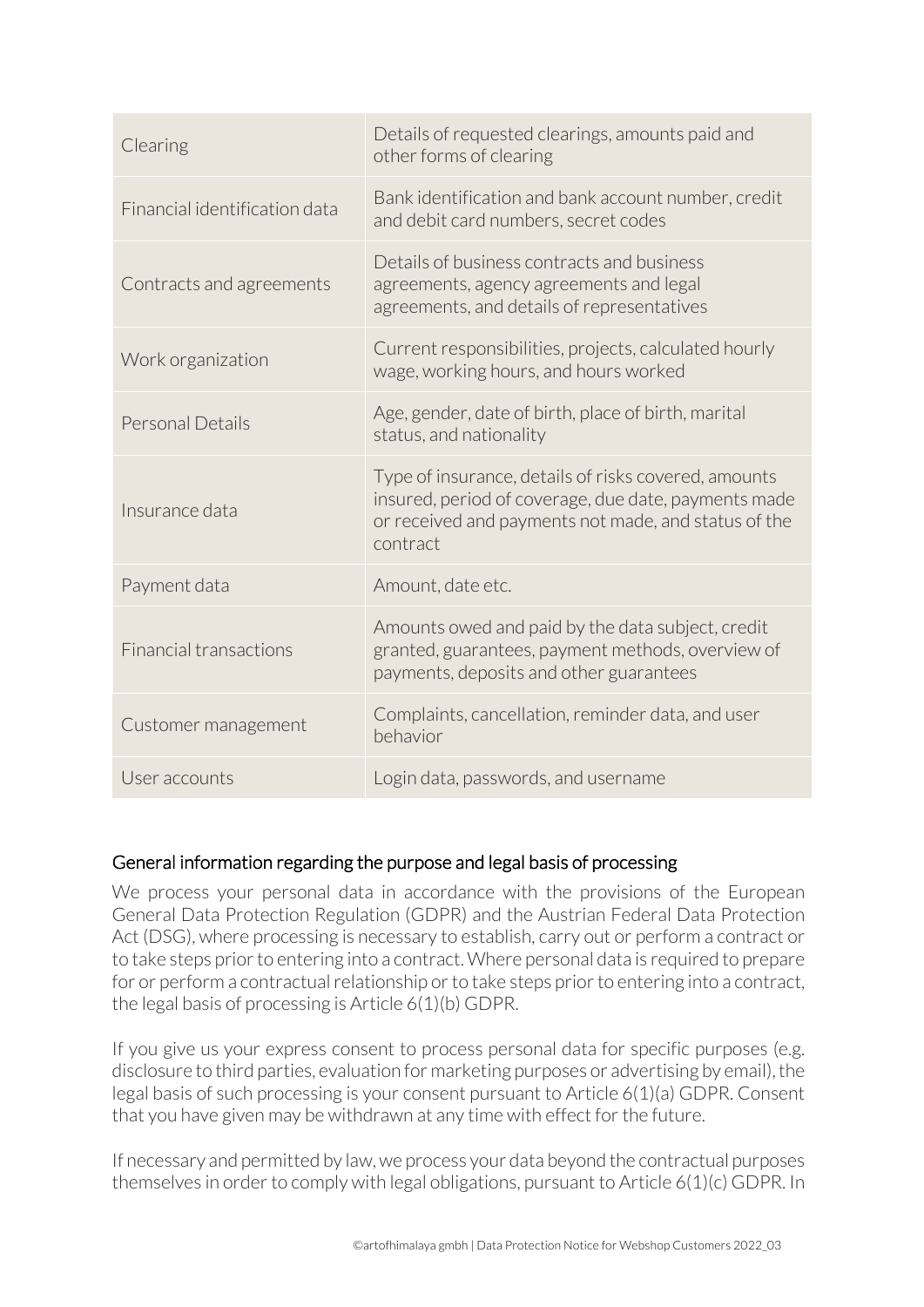addition, processing may be carried out to protect the legitimate interests of us or third parties and to defend and assert legal claims pursuant to Article 6(1)(f) GDPR. If necessary, we will inform you separately, stating the legitimate interest, insofar as this is required by law.

| 01.01 Analysis of the website with analysis tools |                                                                                                                                                                                                                                                                                                                                                                                                                                                                                                                                                                                                              |  |
|---------------------------------------------------|--------------------------------------------------------------------------------------------------------------------------------------------------------------------------------------------------------------------------------------------------------------------------------------------------------------------------------------------------------------------------------------------------------------------------------------------------------------------------------------------------------------------------------------------------------------------------------------------------------------|--|
| Purpose:                                          | Analysis tools allow the website operator to analyze<br>the behavior of website visitors. In doing so, the<br>website operator receives various types of usage<br>data, such as page views, dwell time, operating<br>systems that are used and origin of the user, mouse<br>and scrolling movements, recognition of the visitor,<br>bounce rates, duration of the visit, visitor sources and<br>visitor locations. This data may be combined in a<br>profile that is assigned to the respective user or their<br>device. The purpose of data collection is to optimize<br>the website to the needs of users. |  |
| Categories of data:                               | Electronic identification data                                                                                                                                                                                                                                                                                                                                                                                                                                                                                                                                                                               |  |
| Legal bases:                                      | Consent (Art. 6(1)(a) GDPR)<br>Balancing of interests in the case of legitimate<br>interest (Art. 6(1)(f) GDPR)                                                                                                                                                                                                                                                                                                                                                                                                                                                                                              |  |
| Categories of recipient:                          | Internal department                                                                                                                                                                                                                                                                                                                                                                                                                                                                                                                                                                                          |  |

|                          | 01.02 Hosting of the website by an external service provider                                                                                                                                                                                                          |
|--------------------------|-----------------------------------------------------------------------------------------------------------------------------------------------------------------------------------------------------------------------------------------------------------------------|
| Purpose:                 | This website is hosted by an external service provider<br>(hoster). The personal data recorded via this website<br>are stored on the hoster's servers. The hoster is used<br>for the purpose of performing the contract with our<br>potential and existing customers. |
| Categories of data:      | Electronic identification data<br>Use of media and means of communication<br>Personal identification data<br>$\bullet$                                                                                                                                                |
| Legal bases:             | Performance of a contract (Art. 6(1)(b) GDPR)<br>$\bullet$<br>Balancing of interests in the case of legitimate<br>$\bullet$<br>interest (Art. 6(1)(f) GDPR)                                                                                                           |
| Categories of recipient: | Cloud provider                                                                                                                                                                                                                                                        |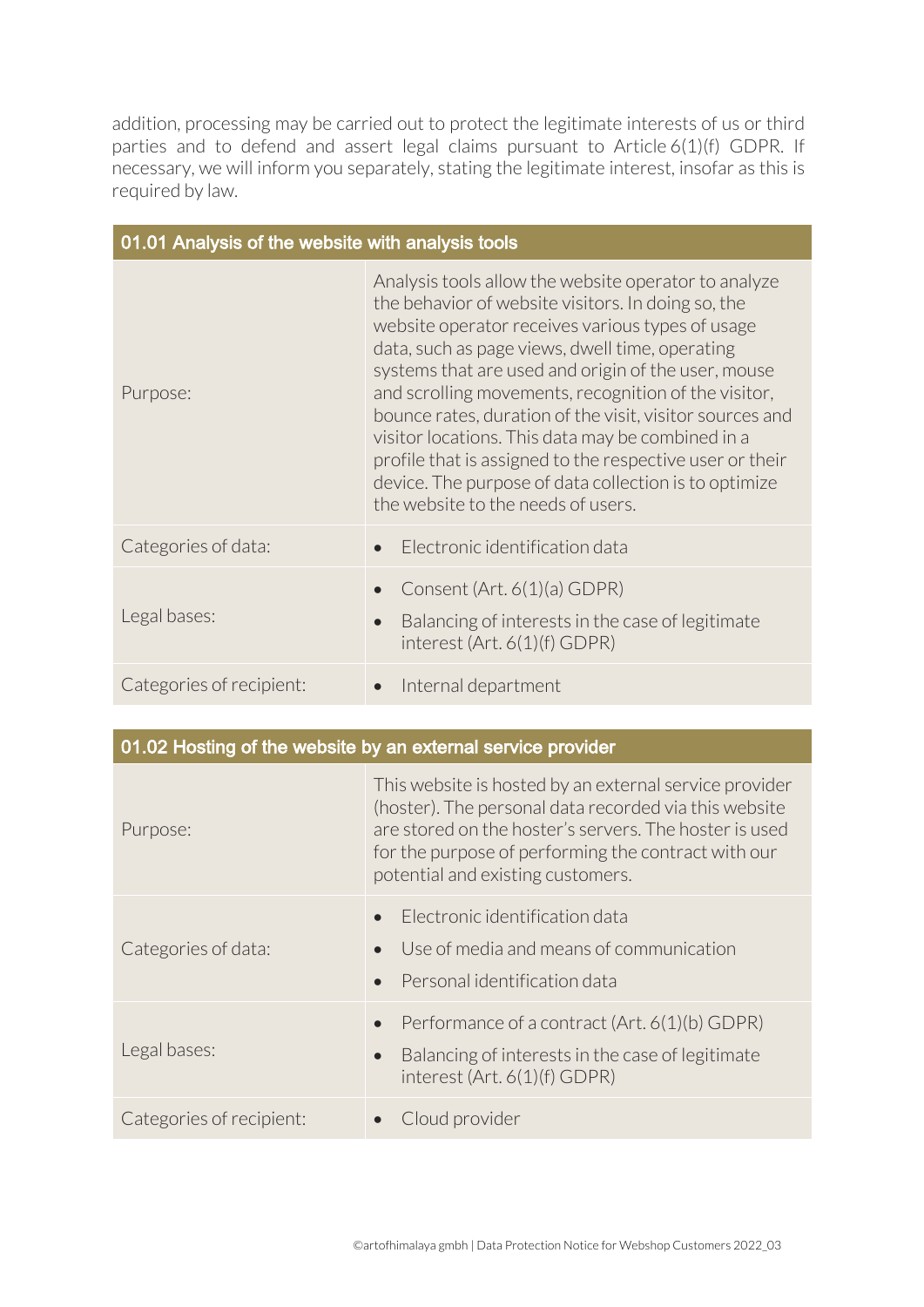| 01.03 Use of cookies     |                                                                                                                                                                                                                                                                                                                                                                                                                                                                                                                                                                                                                                                                                                                                                                                                                                                                                                                                                                                                                                                                                                                                                                                                                                                                                                                                                                                                                                                                                                                                                                                                                                                                                                                   |
|--------------------------|-------------------------------------------------------------------------------------------------------------------------------------------------------------------------------------------------------------------------------------------------------------------------------------------------------------------------------------------------------------------------------------------------------------------------------------------------------------------------------------------------------------------------------------------------------------------------------------------------------------------------------------------------------------------------------------------------------------------------------------------------------------------------------------------------------------------------------------------------------------------------------------------------------------------------------------------------------------------------------------------------------------------------------------------------------------------------------------------------------------------------------------------------------------------------------------------------------------------------------------------------------------------------------------------------------------------------------------------------------------------------------------------------------------------------------------------------------------------------------------------------------------------------------------------------------------------------------------------------------------------------------------------------------------------------------------------------------------------|
| Purpose:                 | Our website uses so-called cookies. Cookies are small<br>text files and do not damage your device in any way.<br>They are stored on your device either temporarily for<br>the duration of a session (session cookies) or<br>permanently (permanent cookies). Session cookies<br>are deleted automatically after your visit. Permanent<br>cookies are stored on your device until you delete<br>them yourself or until your web browser deletes them<br>automatically. Some cookies from third-party<br>companies may also be saved on your device when<br>you visit our website (third-party cookies). These<br>enable us or you to use specific services of the third-<br>party company (e.g. cookies for processing payment<br>services). Cookies have different functions. Many<br>cookies are technically necessary because some<br>website functions do not work without them (e.g. cart<br>function or video playback). Other cookies are used to<br>analyze user behavior or display advertising. Cookies<br>which are needed to implement the electronic<br>communication process (essential cookies), to provide<br>specific functions requested by you (functional<br>cookies, e.g. for the cart function) or to optimize the<br>website (e.g. cookies for measuring the web audience)<br>are stored on the basis of Art. $6(1)(f)$ GDPR, unless<br>another legal basis is stated. The website provider has<br>a legitimate interest in saving cookies to provide<br>technically flawless, optimized services. Where<br>consent is requested to save cookies, the respective<br>cookies are saved exclusively based on this consent<br>(Art. 6(1)(a) GDPR); this consent may be revoked at<br>any time. |
| Categories of data:      | Electronic identification data<br>$\bullet$                                                                                                                                                                                                                                                                                                                                                                                                                                                                                                                                                                                                                                                                                                                                                                                                                                                                                                                                                                                                                                                                                                                                                                                                                                                                                                                                                                                                                                                                                                                                                                                                                                                                       |
| Legal bases:             | Consent (Art. 6(1)(a) GDPR)<br>$\bullet$<br>Balancing of interests in the case of legitimate<br>$\bullet$<br>interest (Art. 6(1)(f) GDPR)                                                                                                                                                                                                                                                                                                                                                                                                                                                                                                                                                                                                                                                                                                                                                                                                                                                                                                                                                                                                                                                                                                                                                                                                                                                                                                                                                                                                                                                                                                                                                                         |
| Categories of recipient: | Cloud provider                                                                                                                                                                                                                                                                                                                                                                                                                                                                                                                                                                                                                                                                                                                                                                                                                                                                                                                                                                                                                                                                                                                                                                                                                                                                                                                                                                                                                                                                                                                                                                                                                                                                                                    |
|                          |                                                                                                                                                                                                                                                                                                                                                                                                                                                                                                                                                                                                                                                                                                                                                                                                                                                                                                                                                                                                                                                                                                                                                                                                                                                                                                                                                                                                                                                                                                                                                                                                                                                                                                                   |

| 01.04 Server log files |                                                                                                                                                                 |
|------------------------|-----------------------------------------------------------------------------------------------------------------------------------------------------------------|
| Purpose:               | The website provider automatically collects and<br>stores information in so-called server log files, which<br>the user's browser automatically sends to us when |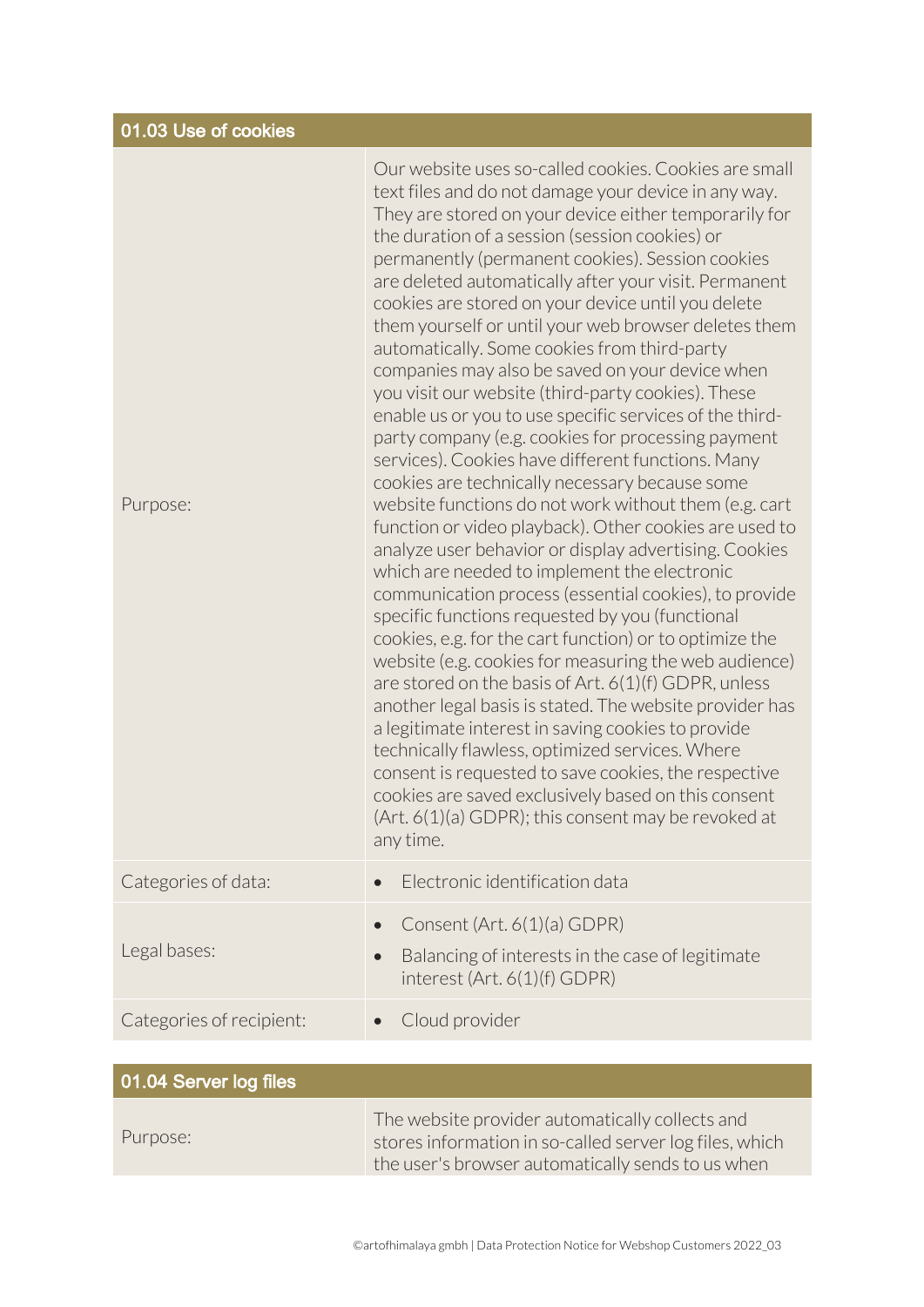|                          | the user is on our website. These data are not<br>combined with other data sources. |
|--------------------------|-------------------------------------------------------------------------------------|
| Categories of data:      | • Electronic identification data                                                    |
| Legal bases:             | Balancing of interests in the case of legitimate<br>interest (Art. 6(1)(f) GDPR)    |
| Categories of recipient: | • Cloud provider                                                                    |

| 01.05 Query by email, phone or fax via the website |                                                                                                                                                                                                                                                                    |
|----------------------------------------------------|--------------------------------------------------------------------------------------------------------------------------------------------------------------------------------------------------------------------------------------------------------------------|
| Purpose:                                           | If users of the website contact us by email, phone or<br>fax, inquiries including all personal data they contain<br>(name and inquiry) are stored and processed by us for<br>the purpose of processing your request. We do not<br>share this data without consent. |
| Categories of data:                                | • Personal identification data                                                                                                                                                                                                                                     |
| Legal bases:                                       | Consent (Art. 6(1)(a) GDPR)<br>$\bullet$<br>Balancing of interests in the case of legitimate<br>$\bullet$<br>interest (Art. 6(1)(f) GDPR)                                                                                                                          |
| Categories of recipient:                           | Internal department                                                                                                                                                                                                                                                |

| 01.06 Use of third-party fonts on the website |                                                                                               |
|-----------------------------------------------|-----------------------------------------------------------------------------------------------|
| Purpose:                                      | We use third-party fonts on our website to make our<br>website visually appealing.            |
| Categories of data:                           | • Electronic identification data                                                              |
|                                               | • Consent (Art. $6(1)(a)$ GDPR)                                                               |
| Legal bases:                                  | Balancing of interests in the case of legitimate<br>$\bullet$<br>interest (Art. 6(1)(f) GDPR) |
| Categories of recipient:                      | Cloud provider                                                                                |

| 01.07 Registration via the website |                                                                                                                                                                                                                                                                                                                                   |
|------------------------------------|-----------------------------------------------------------------------------------------------------------------------------------------------------------------------------------------------------------------------------------------------------------------------------------------------------------------------------------|
| Purpose:                           | Users can register on our website to use additional<br>website features. We use the data entered for this<br>only for the purpose of the respective offer or service<br>for which the users have registered. The mandatory<br>information requested during registration must be<br>entered in full. Otherwise, we will refuse the |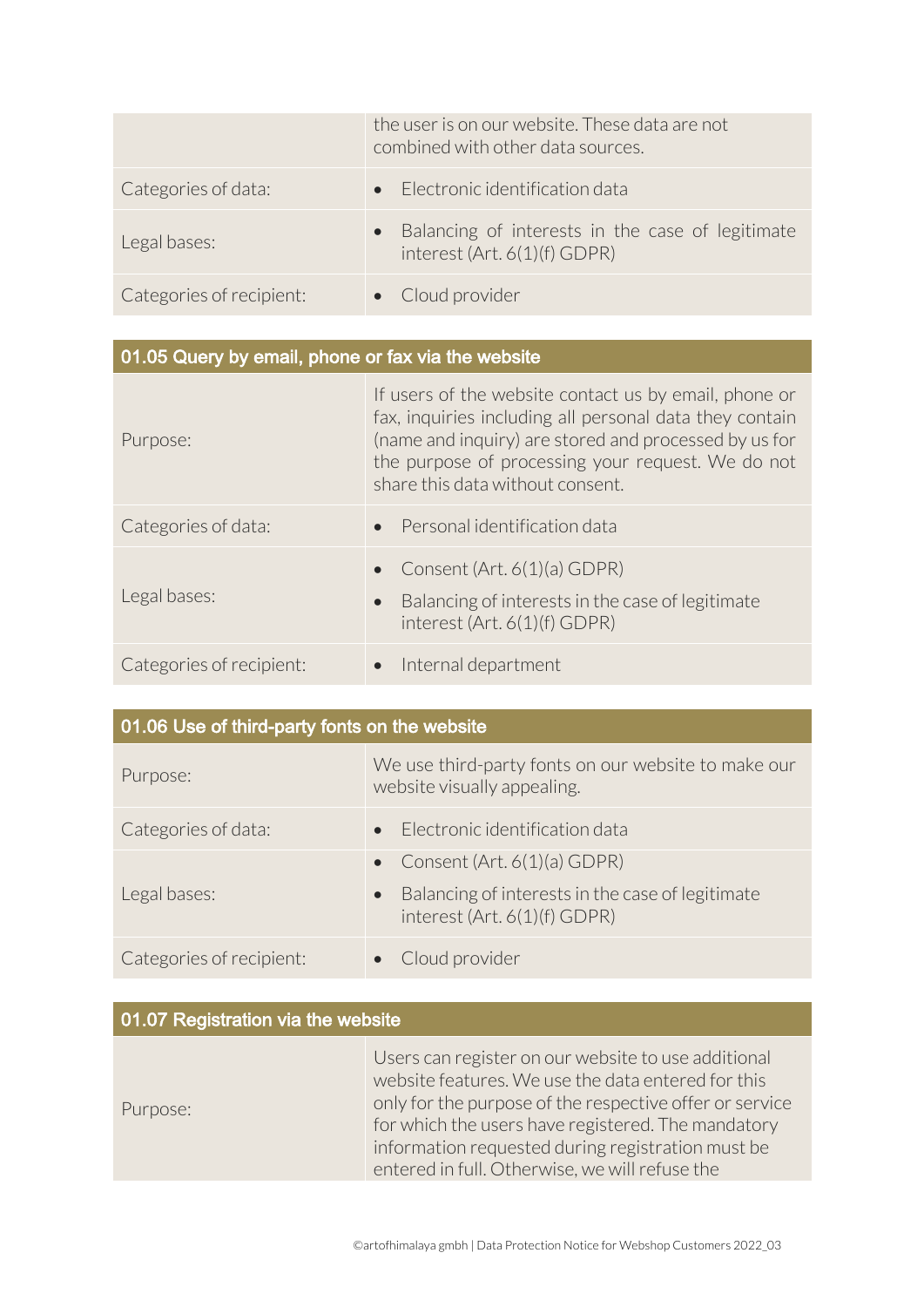|                          | registration. In the event of important changes, e.g.<br>regarding the scope of the offer or technically<br>necessary changes, we will use the data entered<br>during registration to notify you. |
|--------------------------|---------------------------------------------------------------------------------------------------------------------------------------------------------------------------------------------------|
| Categories of data:      | Clearing<br>• Financial identification data<br>Personal identification data                                                                                                                       |
| Legal bases:             | • Performance of a contract $(Art. 6(1)(b) GDPR)$                                                                                                                                                 |
| Categories of recipient: | Internal department                                                                                                                                                                               |

| 02.01 Registration of a customer on the webshop |                                                                                                                                                               |
|-------------------------------------------------|---------------------------------------------------------------------------------------------------------------------------------------------------------------|
| Purpose:                                        | Customer data is collected in order to complete and<br>deliver the order.                                                                                     |
| Categories of data:                             | Electronic identification data<br>$\bullet$<br>Financial identification data<br>$\bullet$<br>Personal identification data<br>$\bullet$                        |
| Legal bases:                                    | Performance of a contract (Art. 6(1)(b) GDPR)<br>$\bullet$<br>Balancing of interests in the case of legitimate<br>$\bullet$<br>interest $(Art. 6(1)(f) GDPR)$ |
| Categories of recipient:                        | Internal department<br>$\bullet$                                                                                                                              |

| 02.02 Use of payment services on the website |                                                                                                                                                                                                                                                                                                                                                                                                                                                                                                                                                    |
|----------------------------------------------|----------------------------------------------------------------------------------------------------------------------------------------------------------------------------------------------------------------------------------------------------------------------------------------------------------------------------------------------------------------------------------------------------------------------------------------------------------------------------------------------------------------------------------------------------|
| Purpose:                                     | We integrate the payment services of third-party<br>companies into our website. When a customer<br>purchases from us, the customer's payment data (e.g.,<br>name, payment amount, account details and credit<br>card number) are processed by the payment service<br>provider for the purpose of payment processing.<br>These transactions are subject to the respective<br>contract and data protection provisions of the<br>respective providers. The purpose is to make the<br>payment process as smooth, convenient and secure<br>as possible. |
| Categories of data:                          | Electronic identification data<br>Financial identification data                                                                                                                                                                                                                                                                                                                                                                                                                                                                                    |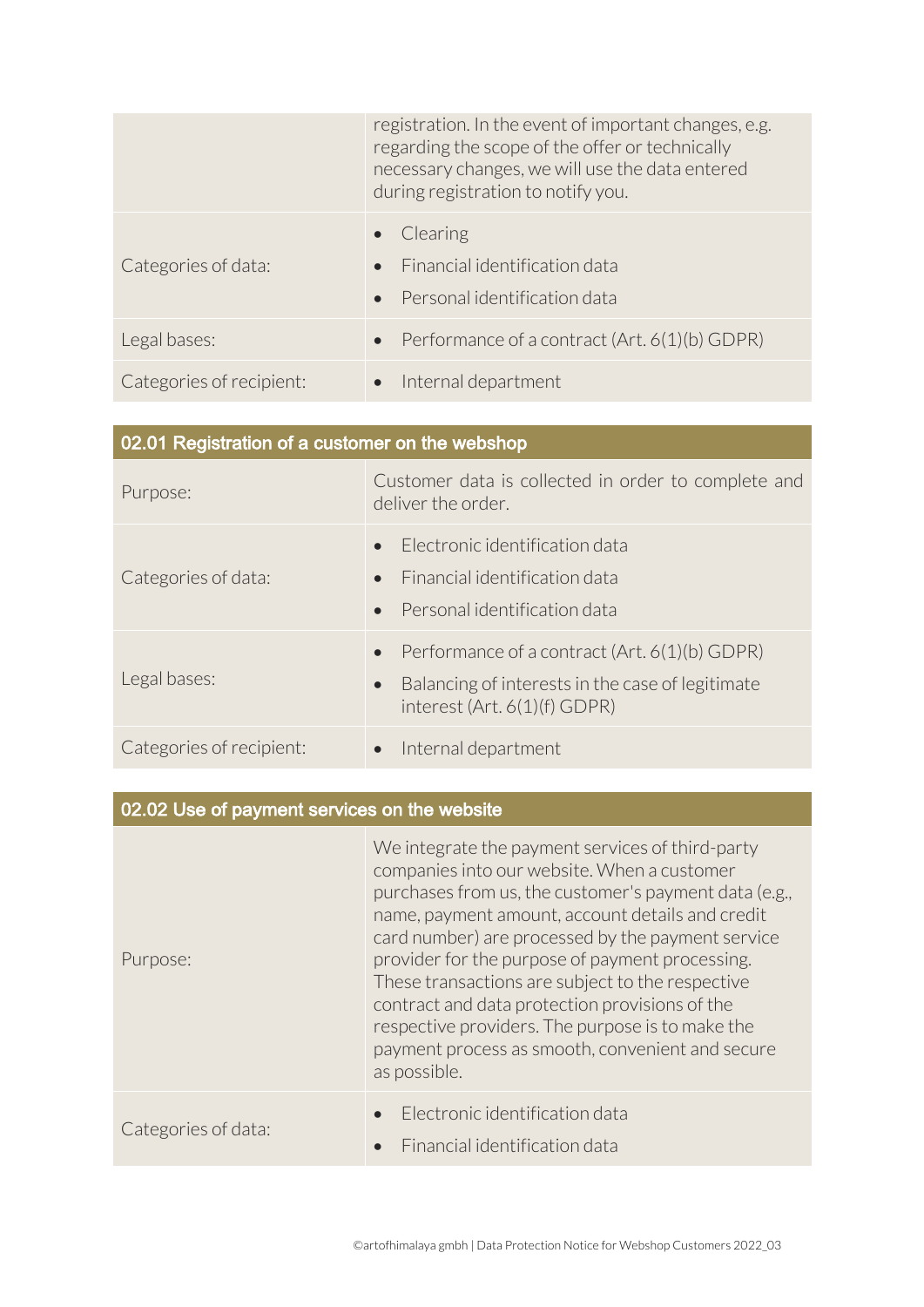|                          | • Personal identification data                                                                                                                                                        |
|--------------------------|---------------------------------------------------------------------------------------------------------------------------------------------------------------------------------------|
| Legal bases:             | • Performance of a contract $(Art. 6(1)(b) GDPR)$<br>• Consent (Art. $6(1)(a)$ GDPR)<br>Balancing of interests in the case of legitimate<br>$\bullet$<br>interest (Art. 6(1)(f) GDPR) |
| Categories of recipient: | <b>Banks</b><br>Internal department                                                                                                                                                   |

| 02.03 Transfer of a webshop order to the parcel service provider |                                                                                                                                                             |
|------------------------------------------------------------------|-------------------------------------------------------------------------------------------------------------------------------------------------------------|
| Purpose:                                                         | Delivery of the order to the customer.                                                                                                                      |
| Categories of data:                                              | Personal identification data<br>$\bullet$                                                                                                                   |
| Legal bases:                                                     | Performance of a contract (Art. 6(1)(b) GDPR)<br>$\bullet$<br>Balancing of interests in the case of legitimate<br>$\bullet$<br>interest (Art. 6(1)(f) GDPR) |
| Categories of recipient:                                         | Internal department<br>Parcel service                                                                                                                       |

| 02.04 Processing returns for the webshop |                                                                                                                                                               |
|------------------------------------------|---------------------------------------------------------------------------------------------------------------------------------------------------------------|
| Purpose:                                 | Customer makes a return. Acceptance and inspection<br>of the goods. Issuing of the credit note.                                                               |
| Categories of data:                      | Flectronic identification data<br>Financial identification data<br>Personal identification data                                                               |
| Legal bases:                             | Performance of a contract (Art. 6(1)(b) GDPR)<br>$\bullet$<br>Balancing of interests in the case of legitimate<br>$\bullet$<br>interest $(Art. 6(1)(f) GDPR)$ |
| Categories of recipient:                 | Internal department                                                                                                                                           |

| 02.05 Online portal for customers |                                                                                                  |
|-----------------------------------|--------------------------------------------------------------------------------------------------|
| Purpose:                          | This allows potential and existing customers to<br>manage their products, invoices and payments. |
| Categories of data:               | $\bullet$ Clearing                                                                               |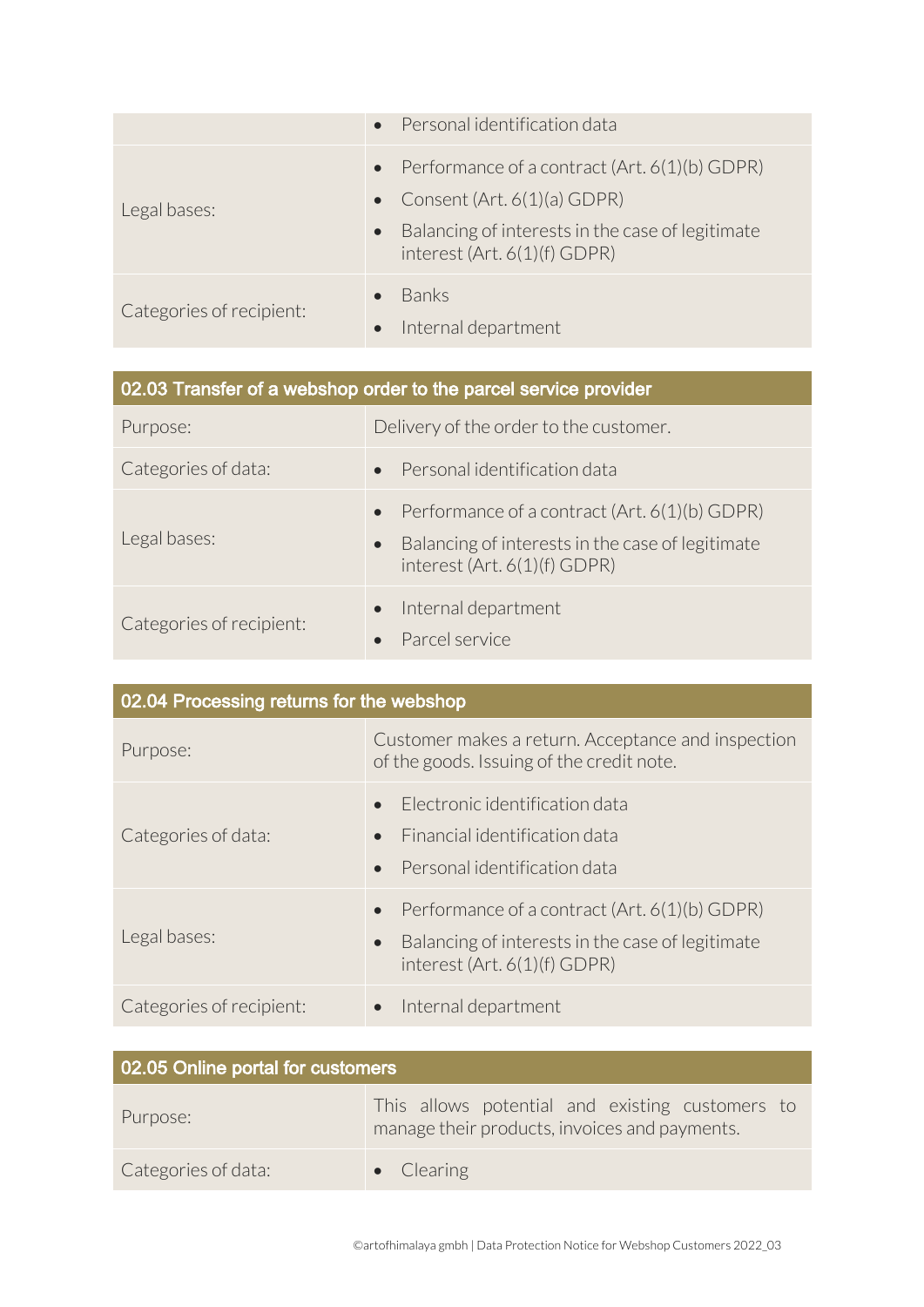|                          | $\bullet$ Financial identification data<br>$\bullet$ Personal identification data |
|--------------------------|-----------------------------------------------------------------------------------|
| Legal bases:             | • Performance of a contract $(Art. 6(1)(b)$ GDPR)                                 |
| Categories of recipient: | • Internal department                                                             |

# 02.06 Processing of customer and contract data via the website

| Purpose:                 | We only collect, process, and use personal data to the<br>extent that we need them to establish, design the<br>content of or amend the legal relationship (continuity<br>data). This is done based on $Art. 6(1)(b)$ GDPR which<br>permits the processing of data for the performance of<br>a contract or the implementation of pre-contractual<br>measures. We collect, process and use personal data<br>about the use of our website (usage data) only to the<br>extent necessary to allow the user to use the service or<br>for invoicing purposes. |
|--------------------------|--------------------------------------------------------------------------------------------------------------------------------------------------------------------------------------------------------------------------------------------------------------------------------------------------------------------------------------------------------------------------------------------------------------------------------------------------------------------------------------------------------------------------------------------------------|
| Categories of data:      | Electronic identification data<br>Financial identification data<br>Personal identification data<br>Contracts and agreements                                                                                                                                                                                                                                                                                                                                                                                                                            |
| Legal bases:             | Performance of a contract (Art. 6(1)(b) GDPR)                                                                                                                                                                                                                                                                                                                                                                                                                                                                                                          |
| Categories of recipient: | Internal department                                                                                                                                                                                                                                                                                                                                                                                                                                                                                                                                    |

| 03.01 Internal project management |                                                                                                                                                                     |
|-----------------------------------|---------------------------------------------------------------------------------------------------------------------------------------------------------------------|
| Purpose:                          | Creation of project plans for internal and external<br>projects, including resource planning and operational<br>planning of own employees, suppliers and customers. |
| Categories of data:               | • Work organization<br>Personal identification data                                                                                                                 |
| Legal bases:                      | Performance of a contract (Art. 6(1)(b) GDPR)<br>$\bullet$                                                                                                          |
| Categories of recipient:          | Internal department                                                                                                                                                 |

| 04.01 Maintaining an outstanding items list |                                    |
|---------------------------------------------|------------------------------------|
| Purpose:                                    | Management of outstanding payments |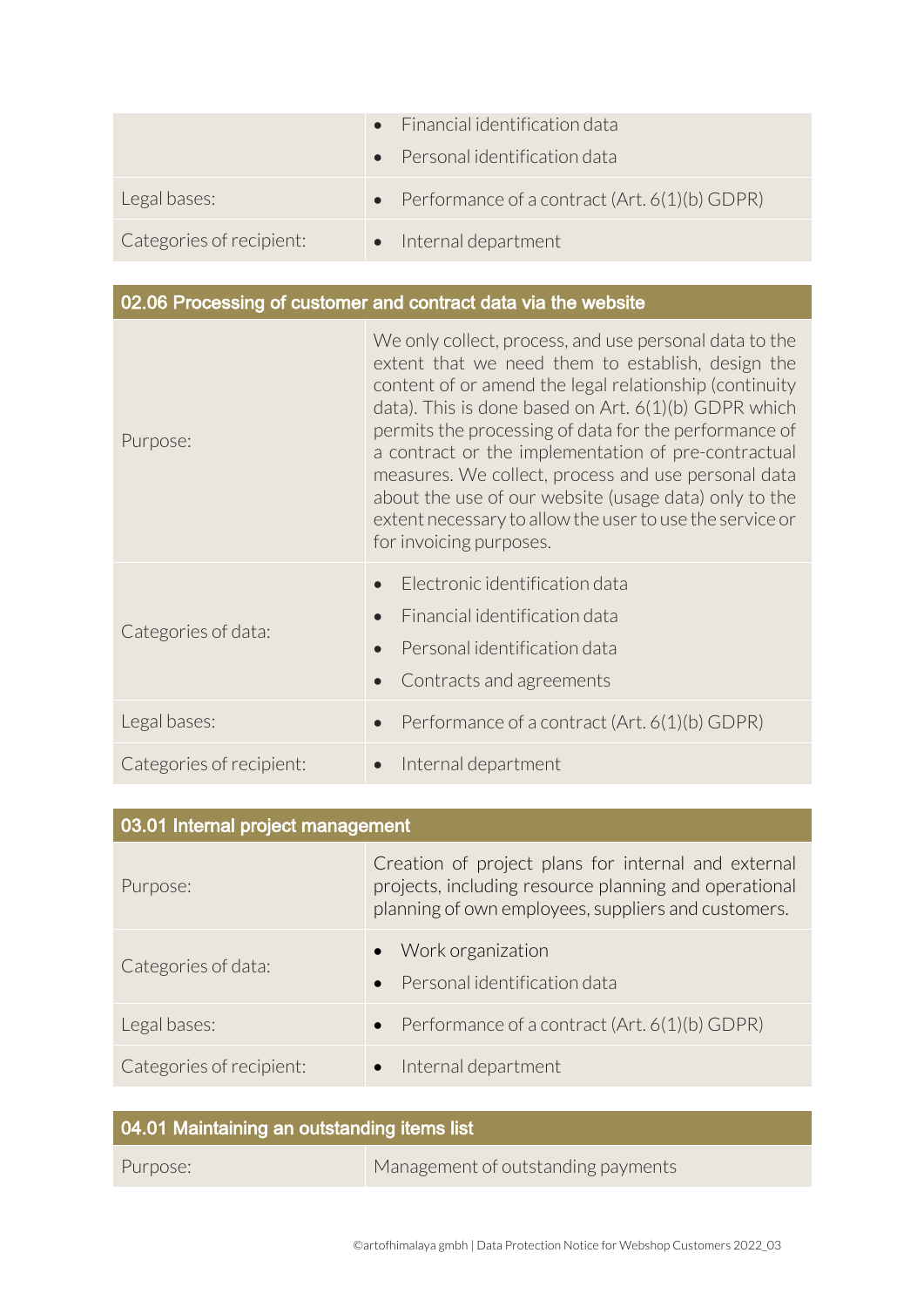| Categories of data:      | • Financial identification data<br>• Personal identification data                                                                                    |
|--------------------------|------------------------------------------------------------------------------------------------------------------------------------------------------|
| Legal bases:             | • Performance of a contract $(Art. 6(1)(b) GDPR)$<br>Balancing of interests in the case of legitimate<br>$\bullet$<br>interest $(Art. 6(1)(f) GDPR)$ |
| Categories of recipient: | • Internal department<br>$\bullet$ Tax consultants                                                                                                   |

| 04.02 Sending invoices   |                                                                                                                                                               |
|--------------------------|---------------------------------------------------------------------------------------------------------------------------------------------------------------|
| Purpose:                 | Issuing invoices for products or services to customers.<br>Electronic filing of invoices, as well as filing invoices in<br>the invoice folder.                |
| Categories of data:      | Financial identification data<br>Personal details<br>Personal identification data                                                                             |
| Legal bases:             | Performance of a contract (Art. 6(1)(b) GDPR)<br>$\bullet$<br>Balancing of interests in the case of legitimate<br>$\bullet$<br>interest $(Art. 6(1)(f) GDPR)$ |
| Categories of recipient: | Internal department<br>$\bullet$<br>Tax consultants                                                                                                           |

| 04.03 Management of all insurances at the company |                                                                                              |
|---------------------------------------------------|----------------------------------------------------------------------------------------------|
| Purpose:                                          | Management of all insurance contracts at the<br>company.                                     |
| Categories of data:                               | Personal details<br>Personal identification data<br>$\bullet$<br>Insurance data<br>$\bullet$ |
| Legal bases:                                      | Performance of a contract (Art. 6(1)(b) GDPR)<br>$\bullet$                                   |
| Categories of recipient:                          | Internal department<br>$\bullet$<br>Insurance companies                                      |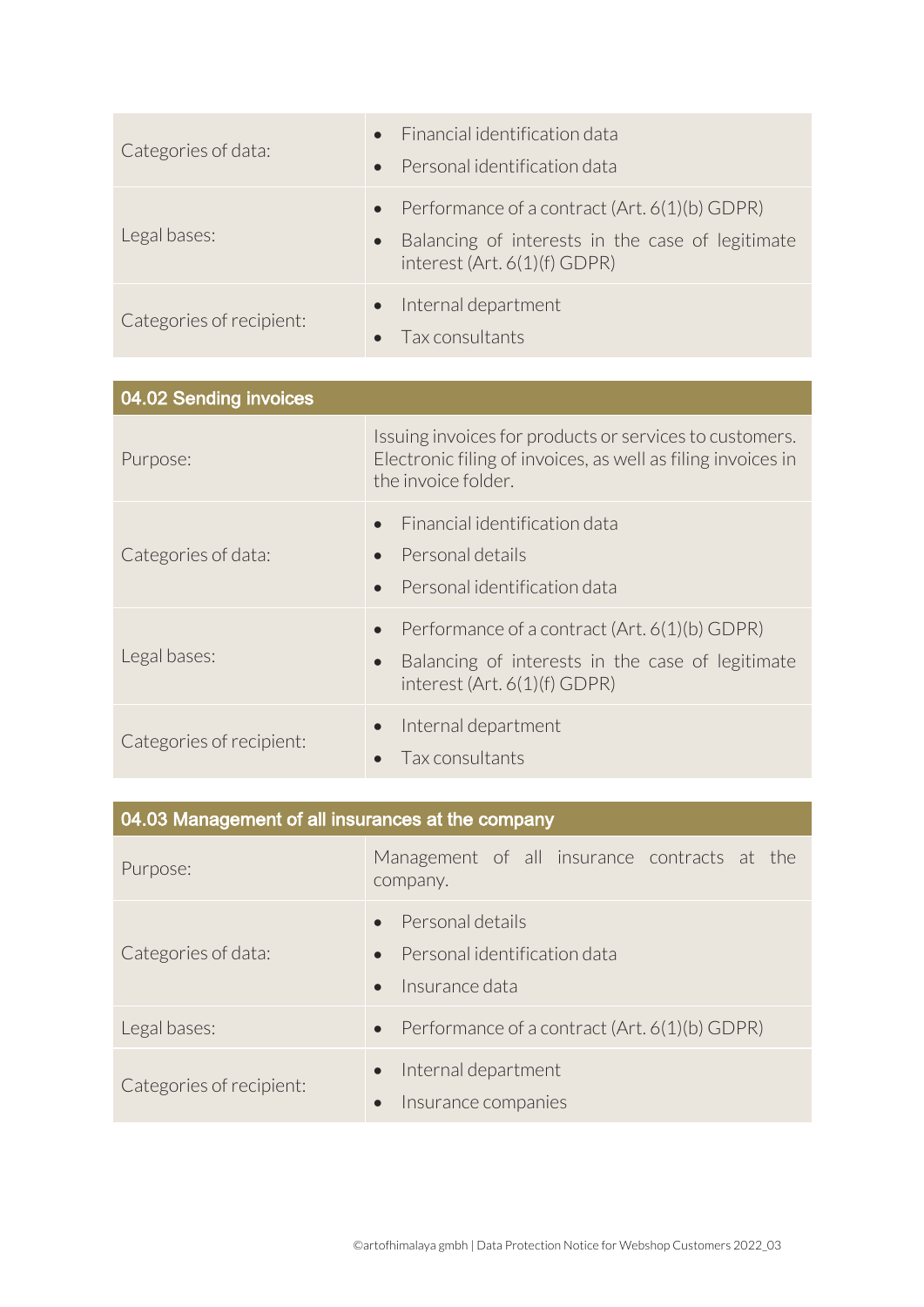| 04.04 Management of cash receipts and cash payments |                                                            |
|-----------------------------------------------------|------------------------------------------------------------|
| Purpose:                                            | Documentation of cash receipts and cash payments.          |
| Categories of data:                                 | Personal identification data<br>Payment data               |
| Legal bases:                                        | Performance of a contract (Art. 6(1)(b) GDPR)<br>$\bullet$ |
| Categories of recipient:                            | Internal department<br>$\bullet$<br>Tax consultants        |

| 04.05 Forwarding accounts to tax consultants and auditors |                                                                                         |
|-----------------------------------------------------------|-----------------------------------------------------------------------------------------|
| Purpose:                                                  | Statutory accounting, double-entry bookkeeping,<br>income/expense accounting.           |
| Categories of data:                                       | <b>Einancial transactions</b><br>$\bullet$<br>Personal identification data<br>$\bullet$ |
| Legal bases:                                              | • Compliance with a legal obligation (Art. $6(1)(c)$<br>GDPR)                           |
| Categories of recipient:                                  | Tax office<br>Internal department<br>$\bullet$<br>Tax consultants                       |

05.01 Documentation of appointments, notes of conversations, emails and calls with existing or potential customers

| Purpose:                 | Better understanding of the needs of potential and<br>existing customers. Optimal matching of the offer to<br>the customer. Better estimate of the likelihood of an<br>order. |
|--------------------------|-------------------------------------------------------------------------------------------------------------------------------------------------------------------------------|
| Categories of data:      | • Customer management<br>Personal identification data                                                                                                                         |
| Legal bases:             | Balancing of interests in the case of legitimate<br>interest (Art. 6(1)(f) GDPR)                                                                                              |
| Categories of recipient: | • Internal department                                                                                                                                                         |

05.02 Collection and management of the contact details of potential and existing customers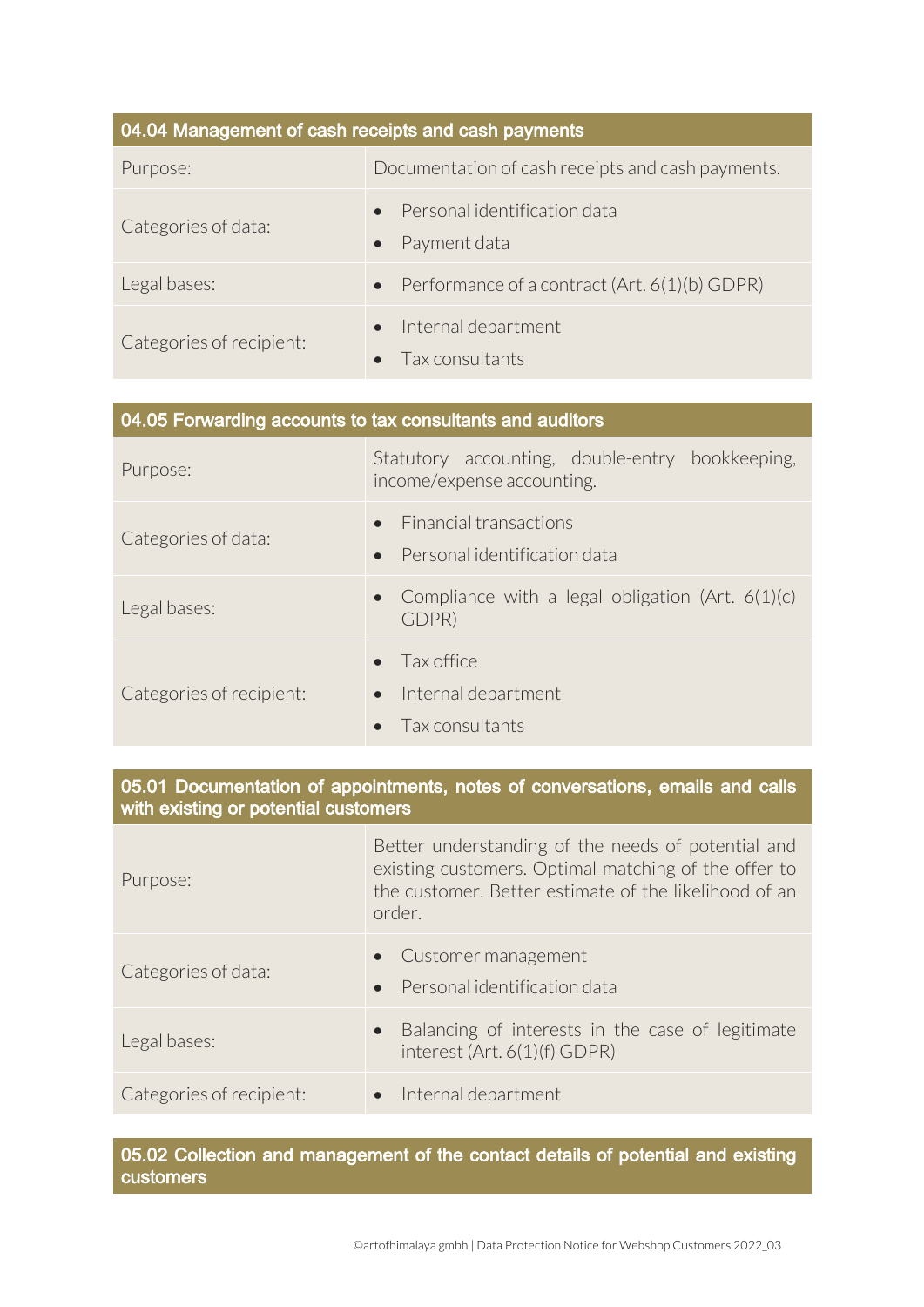| Purpose:                 | Documentation of the contact details of potential and<br>existing customers to facilitate contact. |
|--------------------------|----------------------------------------------------------------------------------------------------|
| Categories of data:      | • Customer management<br>• Personal identification data                                            |
| Legal bases:             | Balancing of interests in the case of legitimate<br>interest (Art. 6(1)(f) GDPR)                   |
| Categories of recipient: | • Internal department                                                                              |

| 05.03 Sales statistics per customer |                                                                                    |
|-------------------------------------|------------------------------------------------------------------------------------|
| Purpose:                            | Granting discounts or other special conditions.                                    |
| Categories of data:                 | • Customer management<br>• Personal identification data                            |
| Legal bases:                        | • Balancing of interests in the case of legitimate<br>interest (Art. 6(1)(f) GDPR) |
| Categories of recipient:            | • Internal department                                                              |

| 05.04 Management and documentation of offers and orders from customers |                                                                                  |
|------------------------------------------------------------------------|----------------------------------------------------------------------------------|
| Purpose:                                                               | Documentation of offers and orders that have been<br>sent.                       |
| Categories of data:                                                    | • Customer management<br>Personal identification data<br>$\bullet$               |
| Legal bases:                                                           | Balancing of interests in the case of legitimate<br>interest (Art. 6(1)(f) GDPR) |
| Categories of recipient:                                               | Internal department                                                              |

| $\sqrt{06.01}$ Offers    |                                                                              |
|--------------------------|------------------------------------------------------------------------------|
| Purpose:                 | Creation, management and sending of offers for our<br>services to customers. |
| Categories of data:      | • Personal identification data                                               |
| Legal bases:             | • Performance of a contract $(Art. 6(1)(b)$ GDPR)                            |
| Categories of recipient: | Internal department<br>$\bullet$                                             |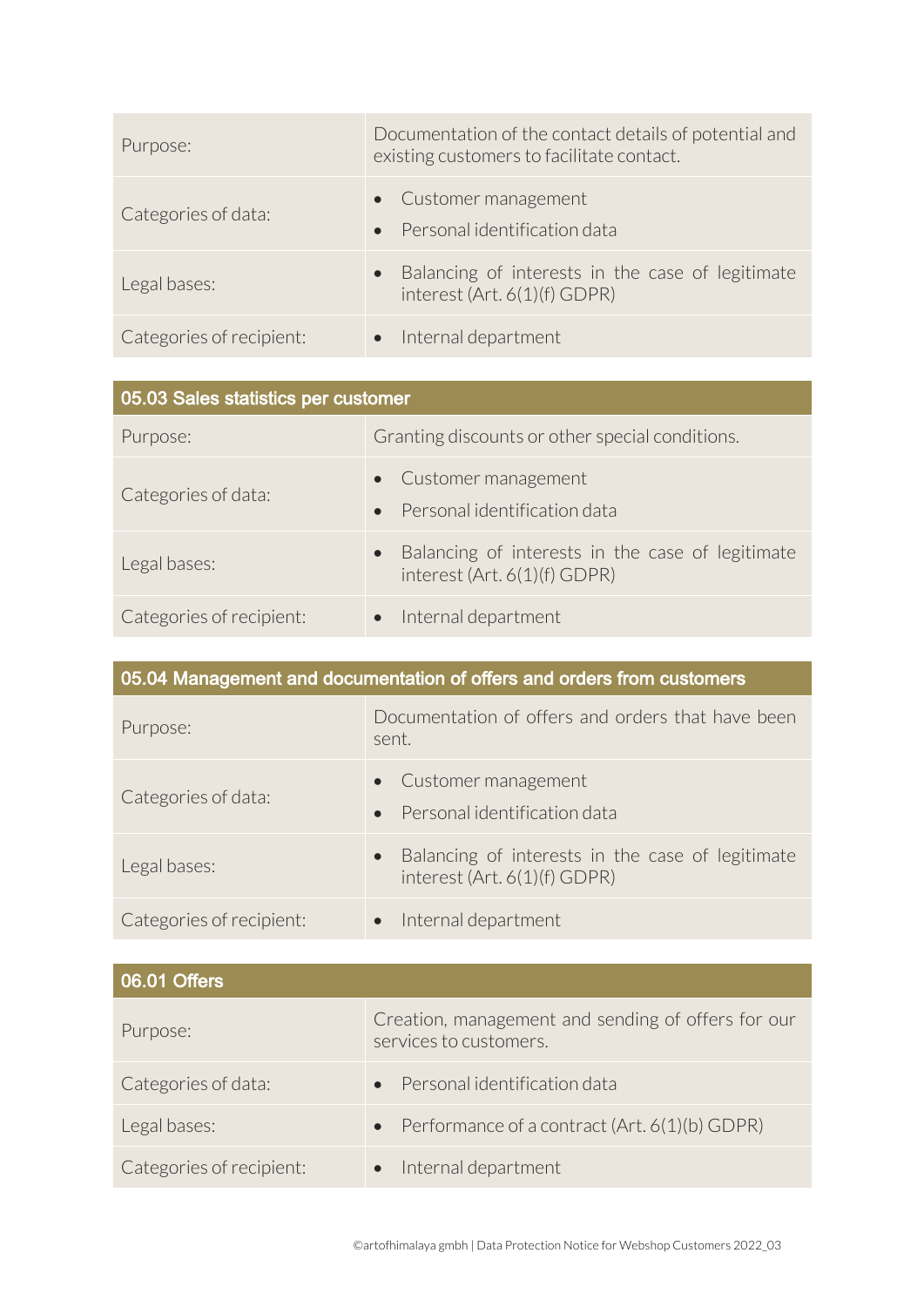| 06.02 Documents and/or plans |                                                                                        |
|------------------------------|----------------------------------------------------------------------------------------|
| Purpose:                     | Management of documents or plans created or<br>handed over as part of customer orders. |
| Categories of data:          | Personal identification data                                                           |
| Legal bases:                 | Performance of a contract (Art. 6(1)(b) GDPR)                                          |
| Categories of recipient:     | Internal department                                                                    |

| 06.03 Delivery bills     |                                                                                                  |
|--------------------------|--------------------------------------------------------------------------------------------------|
| Purpose:                 | Delivery of and signatures on delivery bills to record<br>the transfer of goods to the customer. |
| Categories of data:      | Personal identification data                                                                     |
| Legal bases:             | Performance of a contract (Art. 6(1)(b) GDPR)                                                    |
| Categories of recipient: | Internal department                                                                              |

| 06.04 Project management with customers and suppliers |                                                                                                                                                                     |  |
|-------------------------------------------------------|---------------------------------------------------------------------------------------------------------------------------------------------------------------------|--|
| Purpose:                                              | Creation of project plans for internal and external<br>projects, including resource planning and operational<br>planning of own employees, suppliers and customers. |  |
| Categories of data:                                   | • Work organization<br>Personal identification data                                                                                                                 |  |
| Legal bases:                                          | Performance of a contract (Art. 6(1)(b) GDPR)<br>$\bullet$                                                                                                          |  |
| Categories of recipient:                              | • Internal department                                                                                                                                               |  |

| 06.05 Contracts and signed offers |                                                            |
|-----------------------------------|------------------------------------------------------------|
| Purpose:                          | Filing of contracts and signed offers with customers.      |
| Categories of data:               | Personal identification data                               |
| Legal bases:                      | Performance of a contract (Art. 6(1)(b) GDPR)<br>$\bullet$ |
| Categories of recipient:          | Internal department                                        |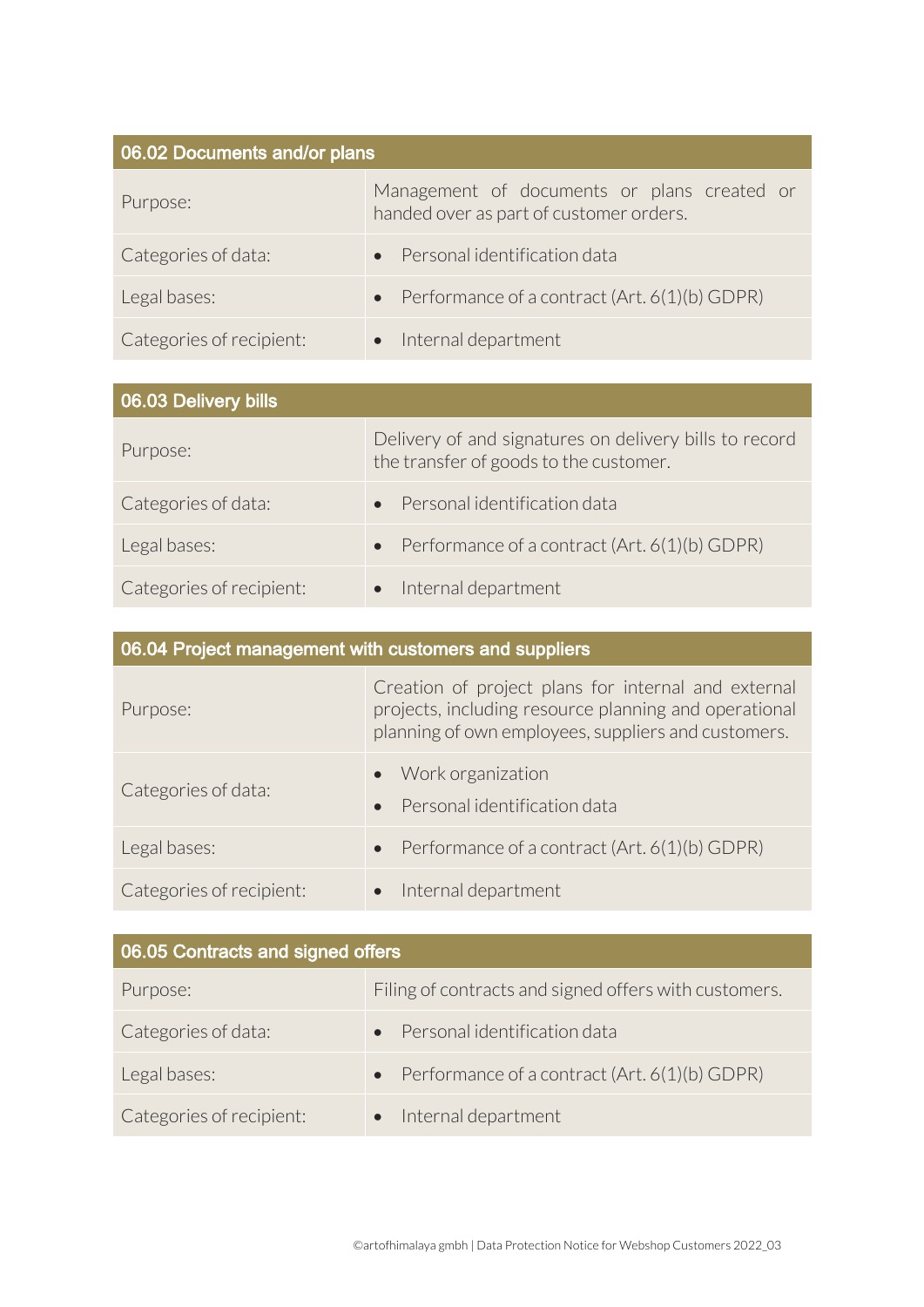| 06.06 Management and assignment of work tasks, working with customers and<br>suppliers |                                                                                             |
|----------------------------------------------------------------------------------------|---------------------------------------------------------------------------------------------|
| Purpose:                                                                               | Management of tasks and task lists for working<br>efficiently with customers and suppliers. |
| Categories of data:                                                                    | Work organization<br>$\bullet$<br>Personal identification data<br>$\bullet$                 |
| Legal bases:                                                                           | Performance of a contract (Art. 6(1)(b) GDPR)<br>$\bullet$                                  |
| Categories of recipient:                                                               | Internal department<br>$\bullet$                                                            |

| 07.01 Operating a phone system at the company |                                                                                                                                                                                                                                   |
|-----------------------------------------------|-----------------------------------------------------------------------------------------------------------------------------------------------------------------------------------------------------------------------------------|
| Purpose:                                      | Storage of the phone number of callers including time,<br>routing phone calls and managing phone numbers to<br>enable customers to make contact easily and at the<br>same time ensure efficient processing within the<br>company. |
| Categories of data:                           | Personal identification data<br>$\bullet$                                                                                                                                                                                         |
| Legal bases:                                  | Balancing of interests in the case of legitimate<br>$\bullet$<br>interest (Art. 6(1)(f) GDPR)                                                                                                                                     |
| Categories of recipient:                      | • Internal department                                                                                                                                                                                                             |

| 07.02 Operating mailboxes |                                                                                                                                                                                |
|---------------------------|--------------------------------------------------------------------------------------------------------------------------------------------------------------------------------|
| Purpose:                  | Storage of the phone number of callers including time<br>to enable customers to make contact easily and at the<br>same time ensure efficient processing within the<br>company. |
| Categories of data:       | • Personal identification data                                                                                                                                                 |
| Legal bases:              | Balancing of interests in the case of legitimate<br>$\bullet$<br>interest (Art. 6(1)(f) GDPR)                                                                                  |
| Categories of recipient:  | Internal department                                                                                                                                                            |

# 07.03 Communication as part of support services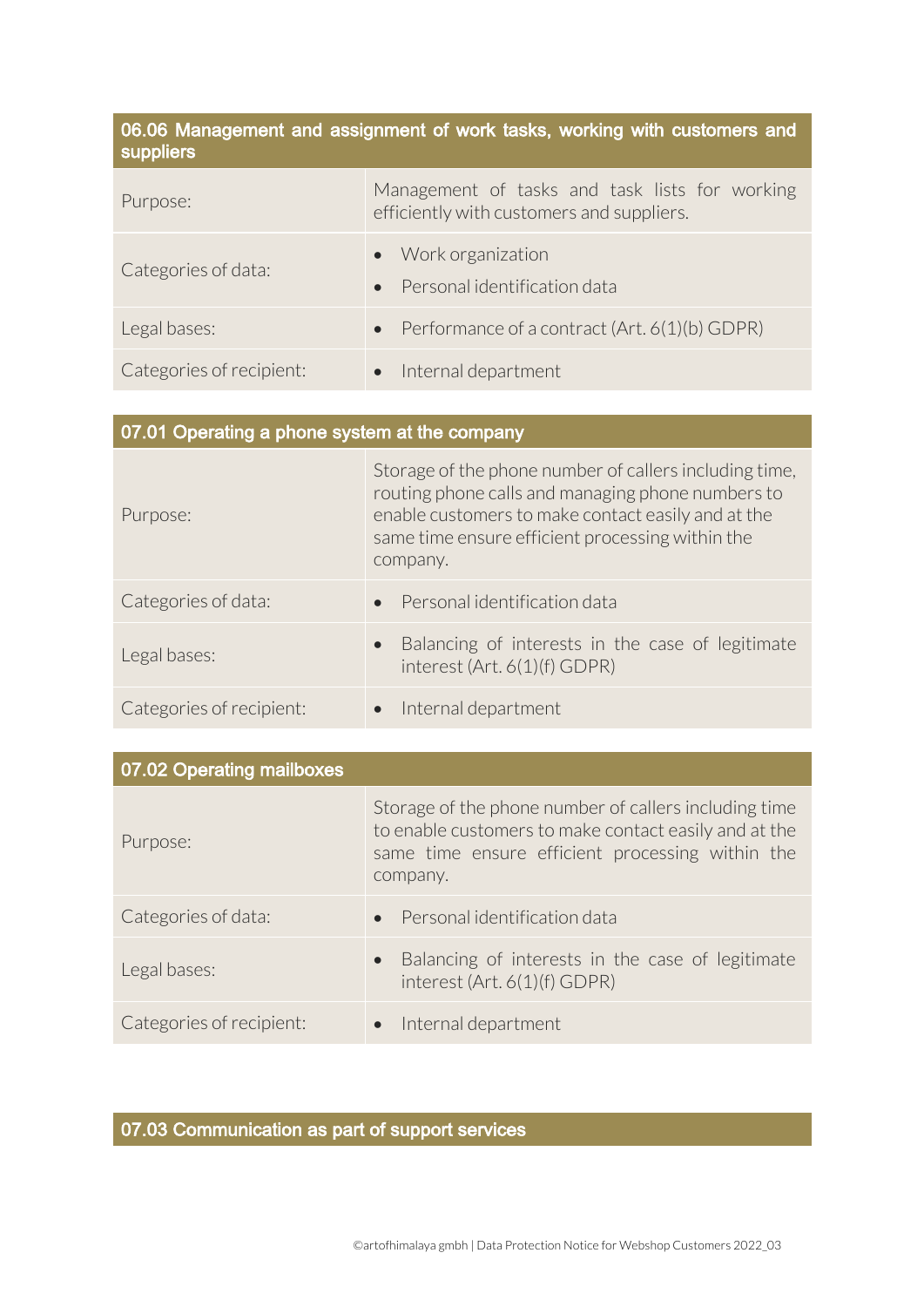| Purpose:                 | Phone clarification and resolution of inquires, help or<br>malfunctions, as well as sharing information by email<br>or on chat systems. |
|--------------------------|-----------------------------------------------------------------------------------------------------------------------------------------|
| Categories of data:      | Personal identification data                                                                                                            |
| Legal bases:             | • Performance of a contract $(Art. 6(1)(b)$ GDPR)                                                                                       |
| Categories of recipient: | Internal department                                                                                                                     |

| 07.04 Phone support services (hotline and support) |                                                                                                                                                                                        |
|----------------------------------------------------|----------------------------------------------------------------------------------------------------------------------------------------------------------------------------------------|
| Purpose:                                           | Phone support services, troubleshooting,<br>help,<br>updates, etc. on customer's systems via remote access<br>using own or other software and documentation of the<br>support service. |
| Categories of data:                                | Electronic identification data<br>Personal identification data                                                                                                                         |
| Legal bases:                                       | Performance of a contract (Art. 6(1)(b) GDPR)<br>$\bullet$                                                                                                                             |
| Categories of recipient:                           | Internal department                                                                                                                                                                    |

| 07.05 Management of warranty claims, cancellations and guarantee claims |                                                                                                                             |
|-------------------------------------------------------------------------|-----------------------------------------------------------------------------------------------------------------------------|
| Purpose:                                                                | Compliance with the contractually agreed warranty<br>and guarantee claims.                                                  |
| Categories of data:                                                     | Customer management<br>Personal identification data<br>$\bullet$                                                            |
| Legal bases:                                                            | • Compliance with a legal obligation (Art. $6(1)(c)$<br>GDPR)<br>Performance of a contract (Art. 6(1)(b) GDPR)<br>$\bullet$ |
| Categories of recipient:                                                | Internal department<br>$\bullet$                                                                                            |

| 08.01 Email communication |                                                                                                                                                                    |
|---------------------------|--------------------------------------------------------------------------------------------------------------------------------------------------------------------|
| Purpose:                  | Exchange of messages regarding internal work<br>organization, communication with potential and<br>existing customers and for order organization with<br>suppliers. |
| Categories of data:       | • Electronic identification data                                                                                                                                   |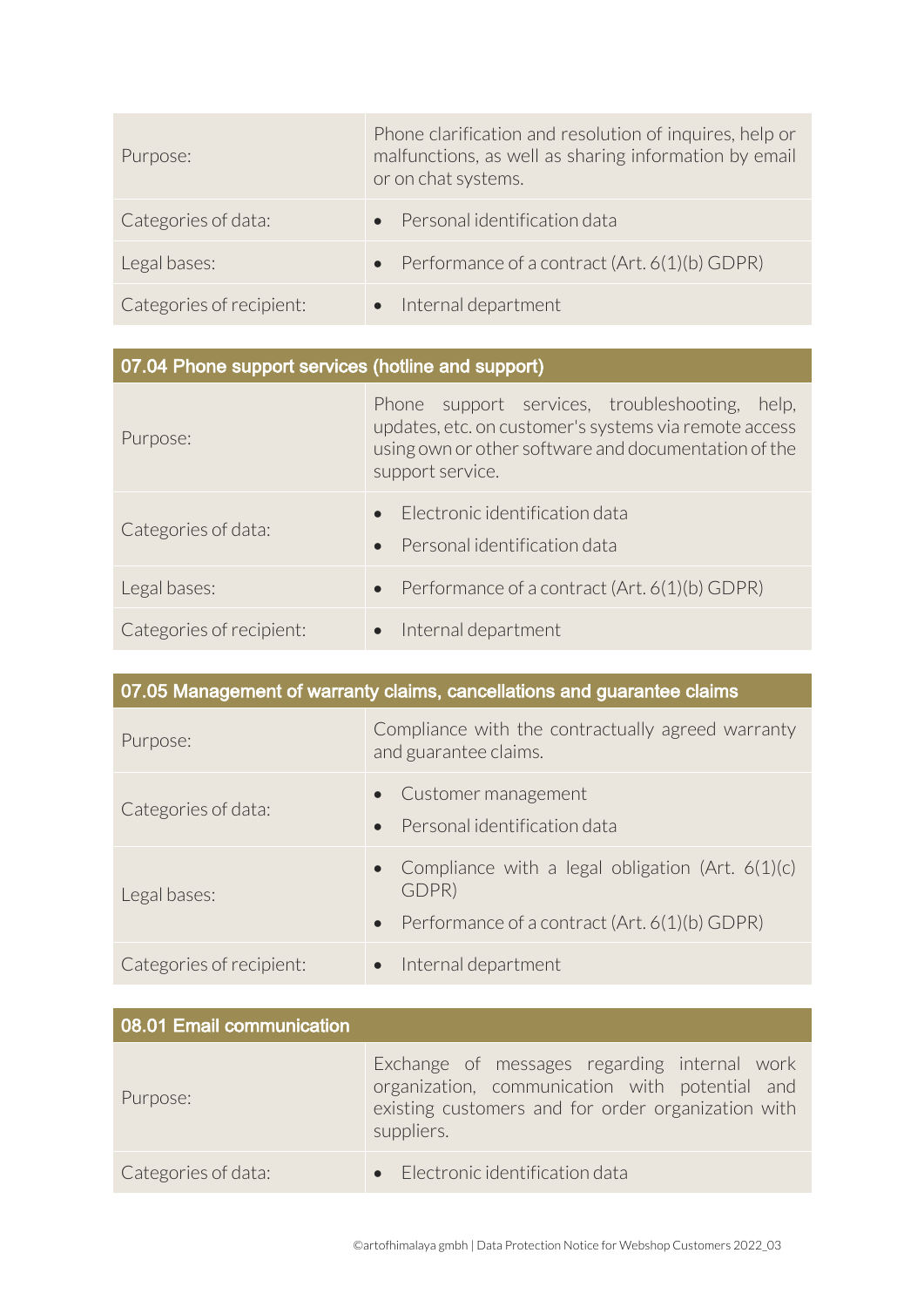|                          | • Personal identification data                    |
|--------------------------|---------------------------------------------------|
| Legal bases:             | • Performance of a contract $(Art. 6(1)(b)$ GDPR) |
| Categories of recipient: | • External participants<br>• Internal department  |

# 08.02 Document management (document management system)

| Purpose:                 | Management of all created documents concerning the<br>company. |
|--------------------------|----------------------------------------------------------------|
| Categories of data:      | • Personal identification data                                 |
| Legal bases:             | • Performance of a contract $(Art. 6(1)(b) GDPR)$              |
| Categories of recipient: | Internal department                                            |

| 08.03 Appointment management |                                                                       |
|------------------------------|-----------------------------------------------------------------------|
| Purpose:                     | Any appointments and room occupations are managed<br>in the calendar. |
| Categories of data:          | • Personal identification data                                        |
| Legal bases:                 | Performance of a contract (Art. 6(1)(b) GDPR)<br>$\bullet$            |
| Categories of recipient:     | • External participants<br>Internal department                        |

| 08.04 Use of a cloud solution |                                                                          |
|-------------------------------|--------------------------------------------------------------------------|
| Purpose:                      | The cloud is used as a storage location for all files at the<br>company. |
| Categories of data:           | User accounts<br>Personal identification data<br>$\bullet$               |
| Legal bases:                  | Performance of a contract (Art. 6(1)(b) GDPR)<br>$\bullet$               |
| Categories of recipient:      | • Cloud provider<br>Internal department                                  |

## Transfer to a third country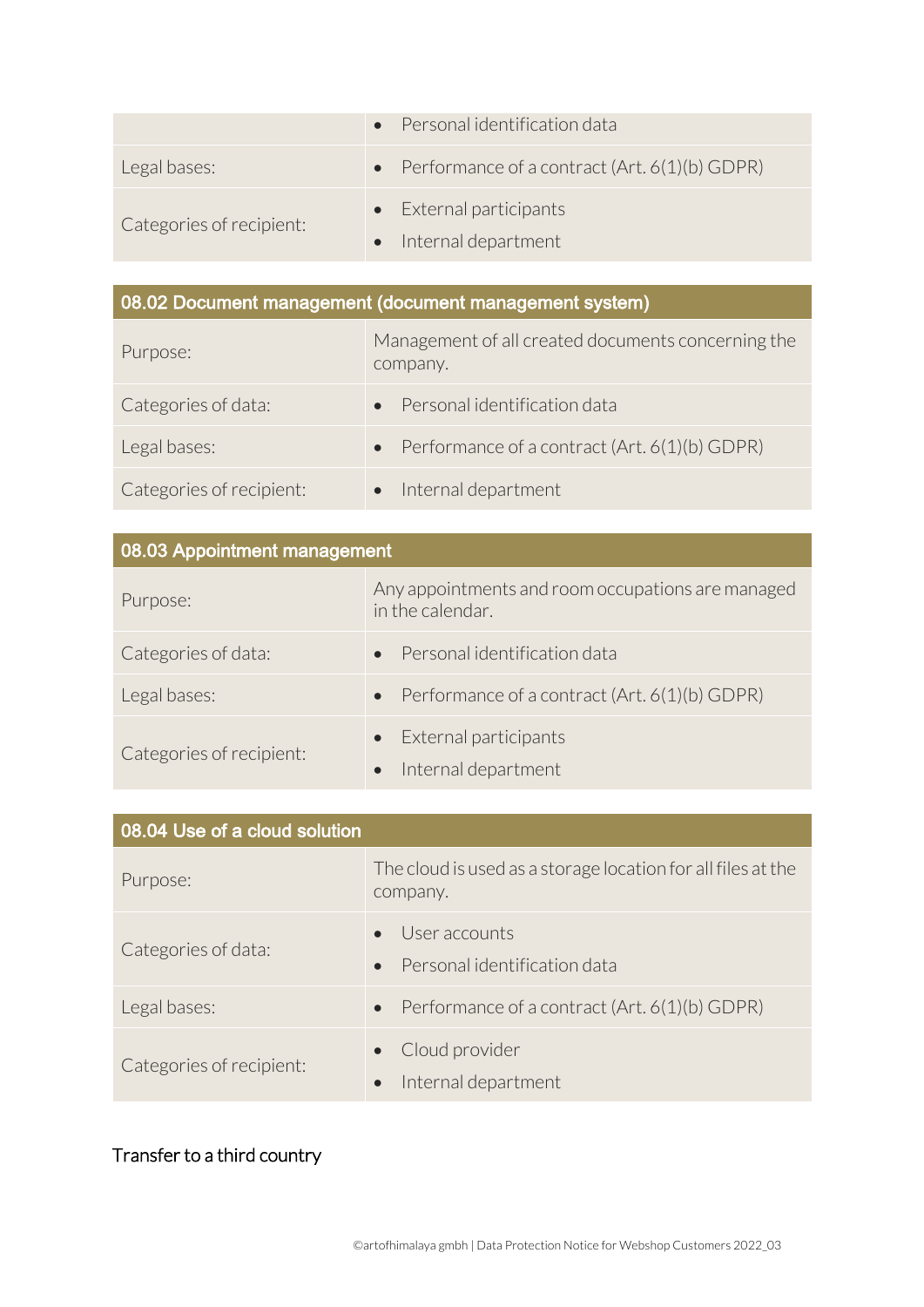A transfer to a third country is not intended.

### Duration of data storage

As far as necessary, we process and store your personal data for the duration of our business relationship or for the performance of contractual purposes. This also includes, among other things, preparing for and performing a contract.

We are also subject to various storage and documentation obligations, which arise, e.g., from the Austrian Commercial Code (UGB), the Austrian Civil Code (ABGB) and the Austrian Tax Code (BAO). The periods defined by the codes for storage or documentation range from two to ten years.

Finally, the storage period also depends on the statutory limitation periods, which are generally three years, but in certain cases can be up to thirty years.

## Your rights

Every data subject has the right of access under Article 15 GDPR, the right to rectification under Article 16 GDPR, the right to erasure under Article 17 GDPR, the right to restriction of processing under Article 18 GDPR, the right to notification under Article 19 GDPR and the right to data portability under Article 20 GDPR.

You also have the right to lodge a complaint with a data protection supervisory authority pursuant to Article 77 GDPR if you consider that the processing of your personal data is not lawful. The right to lodge a complaint is without prejudice to any other administrative or judicial remedy.

If the processing of data is based on your consent, you have the right to withdraw your consent to the use of your personal data at any time in accordance with Article 7 GDPR. Please note that any withdrawal of consent is only valid for the future. Processing that has taken place before your withdrawal of consent is not affected. Please also note that we may need to retain certain data for a certain period of time in order to comply with statutory requirements.

To assert your rights, you can contact us using the contact details provided above.

## Right of objection

Where your personal data is processed on the basis of legitimate interests pursuant to Article 6 (1)(f) GDPR, you have the right to object to the processing of such data at any time on grounds relating to your particular situation, pursuant to Article 21 GDPR. We will then no longer process such personal data unless we can demonstrate compelling legitimate grounds for the processing. These must override your interests, rights and